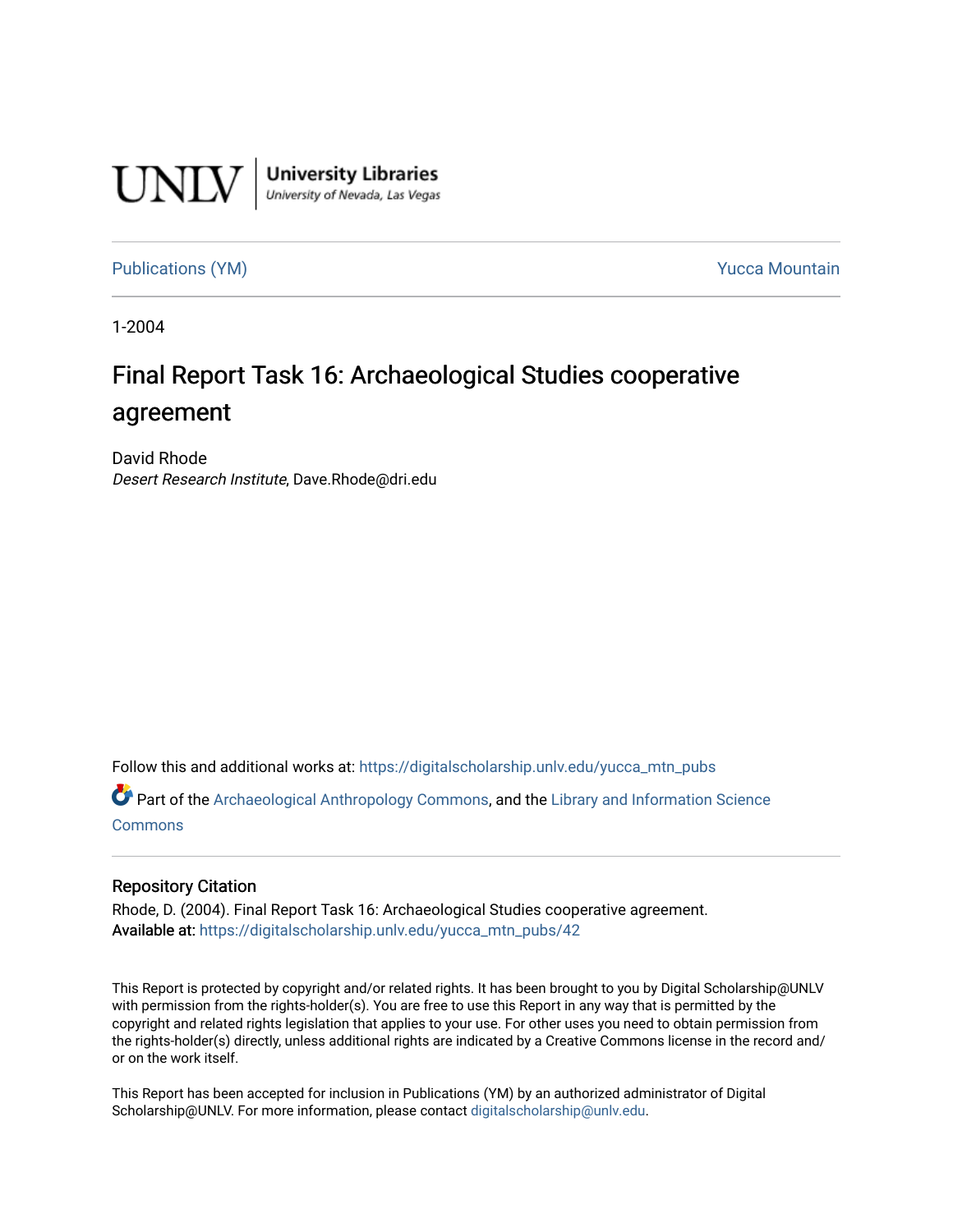## **FINAL REPORT**

TASK 16 – Archaeological Studies Cooperative Agreement between US Department of Energy, Office of Civilian Radioactive Waste Management And University and Community College System of Nevada

> David Rhode Desert Research Institute January, 2004

From December 1999 to September 2003, the Desert Research Institute (DRI) provided management support and technical services in support of cultural resources management activities for the US Department of Energy (DOE) Yucca Mountain Project (YMP). This effort was conducted as Task 16 of the Cooperative Agreement between the US Department of Energy's Office of Civilian Radioactive Waste Management (OCRWM) with the University and Community College System of Nevada (UCCSN). The activities conducted under Task 16 were performed on a level-of-effort basis, covering a broad range of support services to implement the cultural resources management program for YMP and to assist the environmental regulatory program and Native American interaction program. In particular, Task 16 covered the following program activities:

- ♦ *Preactivity surveys, assessment of effects and mitigative treatments.* Perform and document pedestrian cultural resources surveys to identify, characterize, and evaluate cultural resources on lands proposed for surface-disturbing YMP activities, as requested. Develop impact assessments of proposed actions on identified resources. Develop and implement treatment plans and mitigation strategies to protect the values of cultural resources subject to effect, as needed.
- ♦ *Periodic monitoring*. Monitor known cultural resource localities to assess potential YMP effects, and provide documentation of the monitoring results. Monitoring was conducted to assess cumulative effects of the site characterization phase of the Project, provide a baseline on site condition for any future phases of the Project, and provide a basis for recommendations on future cultural resource protection and management measures.
- ♦ *Reporting.* Prepare reports for documentation of data collected, cultural resources monitored, analyses conducted, or progress in implementing the PA and supporting program documents, and other reports as requested. These reports include quarterly reports of field activities, technical summary reports, the annual US Department of Interior Federal Archaeology questionnaire, and the annual report of progress in implementing the stipulations of the Programmatic Agreement, among others as requested.
- ♦ *Artifact and records curation.* Protect and maintain to federal standards collections of artifacts and associated records obtained from studies made by the YMP cultural resources management program. Update and maintain GIS-based electronic databases of cultural resources studies, results, and associated information.
- ◆ *Analyses.* Conduct artifact analyses appropriate to satisfying the research requirements stipulated by the Programmatic Agreement and the supporting Research Design. Prepare results of these analyses as parts of technical summary reports, and in other professional presentations and publications as appropriate.
- ♦ *Native American interaction.* Provide support to the Native American interaction program, including site visits, access to examine artifact collections, and consultations, studies, and reporting pertinent to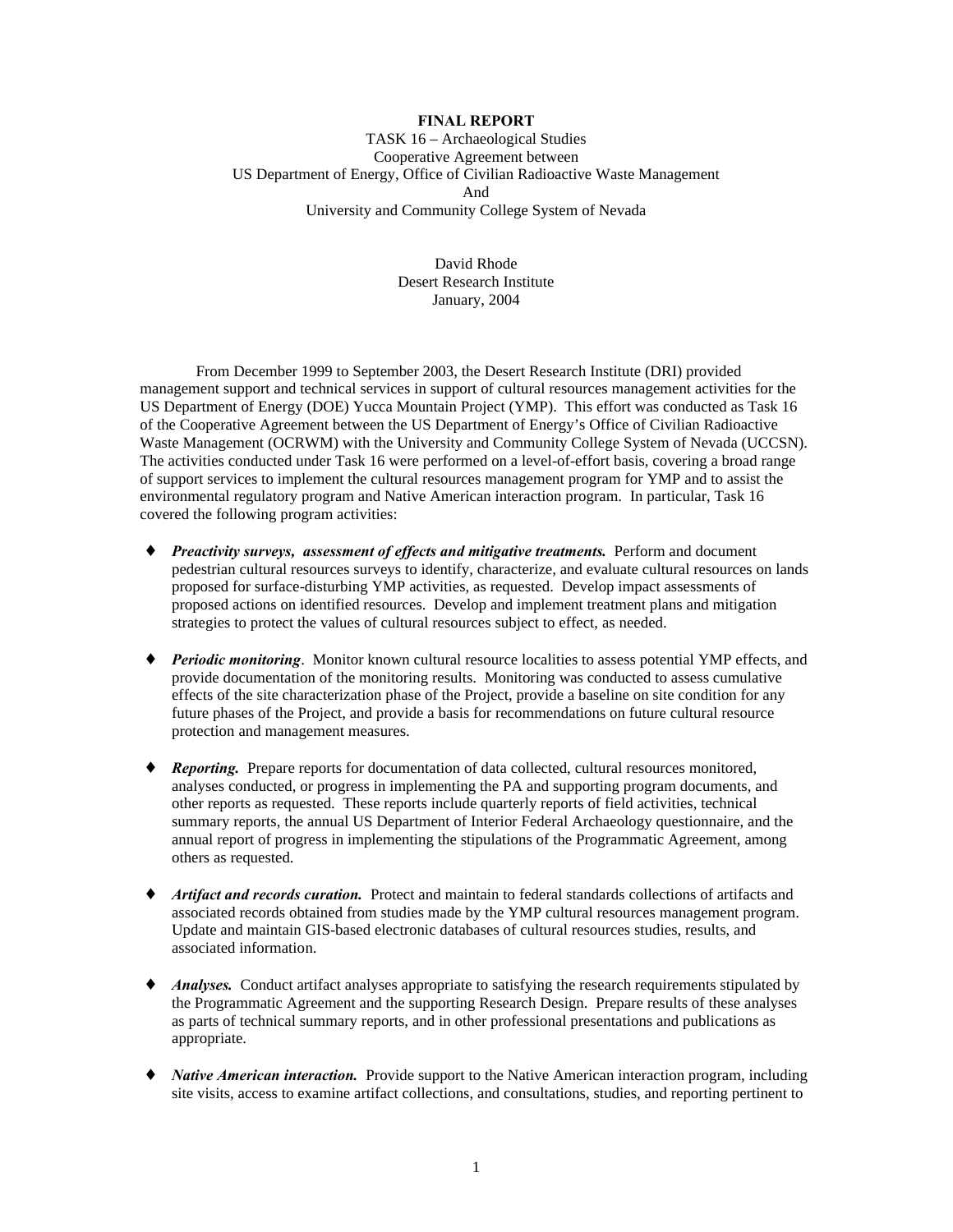the Native American Graves Protection and Repatriation Act, American Indian Religious Freedom Act, or EO 13007.

- ♦ *New programmatic agreement.* Support YMP management in planning for development and implementation of a Programmatic Agreement to cover cultural resources management policies at Yucca Mountain after site characterization is completed.
- ♦ *EIS support.* Provide support for the YMP EIS process, including technical expertise to resolve public comments received during the draft EIS comment period, presence at public hearings as requested, or additional studies or data-gathering activities, as needed.
- ♦ *Other support.* Support consultations, site visits, monitoring activities, and other communications to BLM, SHPO, and other federal, State, County, and tribal agencies, on issues relating the implementation of stipulations of the PA, as necessary.

Progress on these activity areas was reported to the UCCSN on a quarterly and annual basis during the course of performance of Task 16. This final report summarizes accomplishments and deliverables provided to the YMSCO from 1999-2003 under Task 16.

#### **1. Preactivity surveys, assessments, and mitigative actions**

A total of 49 land access requests for preactivity cultural resources investigations were made under Task 16. Of these, 14 required preactivity surveys to be conducted. These preactivity surveys are listed in Table 1. Reports of these preactivity surveys are provided in the bibliography in Appendix A. In addition, several reports of preactivity surveys and other reconnaissance efforts (including site monitoring) that had been conducted prior to Task 16 were submitted to the YMP as part of Task 16 (also listed in Appendix A). The remaining requests were for proposed projects in areas that had previously been surveyed, were subsequently cancelled, or did not require cultural resources investigations for other reasons. Recommendations for these proposed projects were provided by letter or email to the YMP.

Assessments of cultural resources that may be affected by the Project resulted in test excavations and mitigative data recovery conducted at two archaeological sites, 26NY7869 (the Blue Tanks Site) and 26NY8677. Test excavations and artifact collection at 26NY7869 were conducted in the summer of 2002, and a report of these investigations (Varley and Rhode 2003) was submitted to the YMP in October, 2003. Mitigative collection of a small number of artifacts from 26NY8677 was conducted in February, 2002, in advance of expansion of the precast concrete yard (Page et al. 2002). In addition, several archaeological sites were located nearby proposed reclamation activities, and archaeologists monitored the reclamation activities to ensure that these sites were not subject to adverse effects from the activities.

### **2. Periodic monitoring**

From 1999 to 2003, a total of 27 archaeological sites were revisited to conduct more detailed site recordation, further evaluate their historical and scientific significance, assess their existing condition, and to determine whether certain Project activities may have affected those sites. Several of these sites were revisited more than once, in order to monitor artifact movement or displacement.

### **3. Reporting**

Approximately 50 reports and other deliverables were produced for Task 16, covering a range of task areas (Appendix A). These included 28 short reports of the results of preactivity surveys and monitoring efforts. Two larger reports on various aspects of archaeological and cultural interest include a CD-ROM version of *A Yucca Mountain Ethnobotany* (Rhode 2001) and *Reading the Stones: The Archaeology of Yucca Mountain* (Hartwell and Valentine 2002). A third, *The Blue Tanks Site: A Middle Archaic Occupation at Yucca Mountain* (Varley and Rhode 2003), was submitted to the Project in draft form just as the cooperative agreement expired. DRI made numerous data reports and report sections pertaining to cultural resources that were compiled into the DOE's Final Environmental Impact Statement. DRI prepared and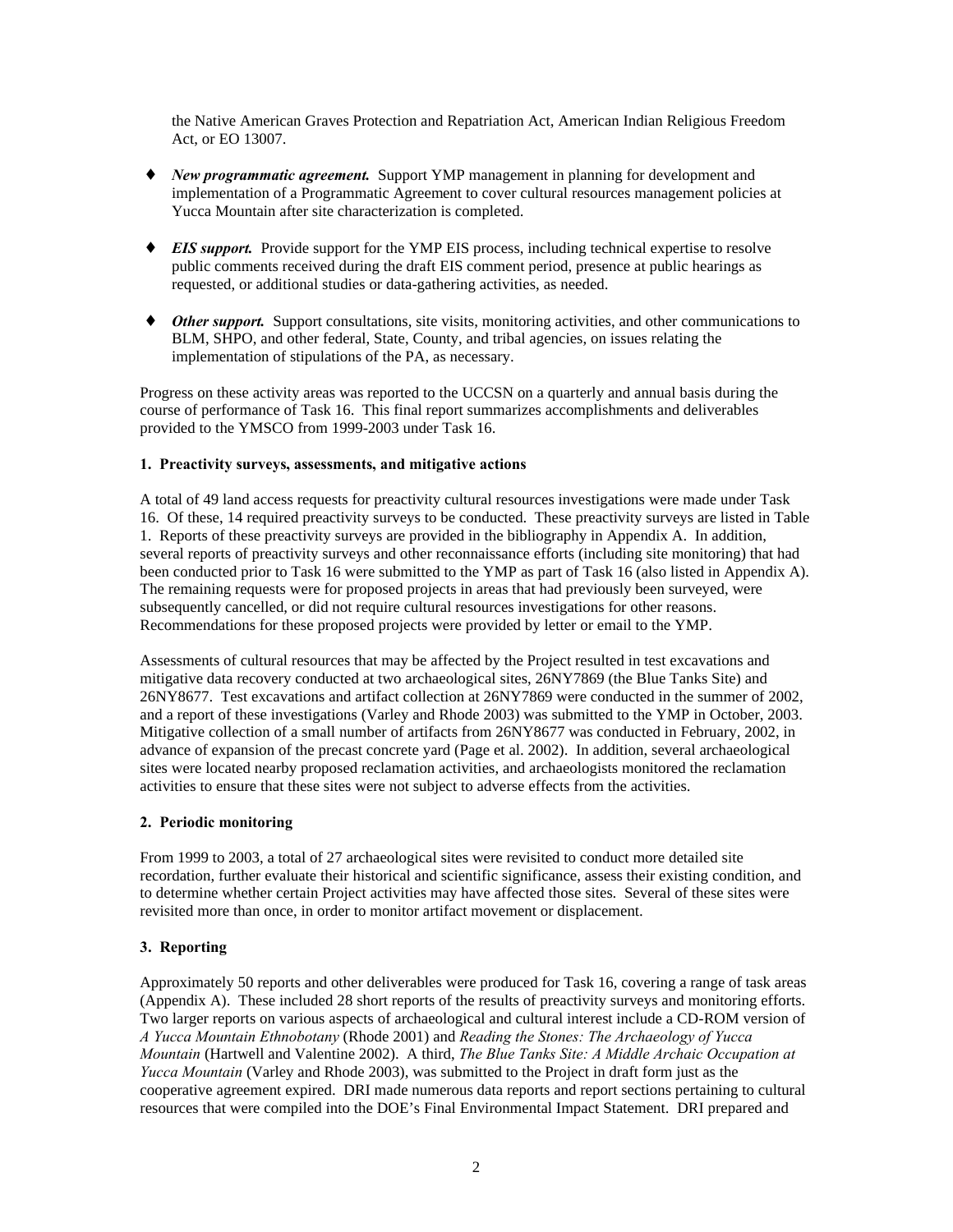submitted several versions of a draft programmatic agreement for cultural resources management during the licensing and development phase of the project. DRI also prepared a treatment and data recovery plan for the Blue Tanks Site, submitted for review to the State Historic Preservation Office (SHPO). The overall report number noted above also includes annual reports on the implementation of the Programmatic Agreement for submittal to the Advisory Council on Historic Preservation (ACHP); annual artifact inventory updates; annual responses to the Department of Interior's Federal Archaeology Questionnaire; and contributions to the annual Site Environment Report. Not included in the overall report number are numerous letter reports and other communications to the YMP, or progress reports and annual work plans and proposals made to the UCCSN for purposes of the cooperative agreement administration.

#### **4. Artifact and records curation.**

Approximately 200 cubic feet of artifacts collected during projects associated with the YMP are curated at a facility meeting Federal curation standards (36 CFR 79) in Las Vegas. As part of Task 16, these artifacts were curated at a facility in the Park 2000 Complex near Eastern Avenue in Las Vegas. In September, 2003, the artifacts were moved to a new curation facility at the DRI's Southern Nevada Science Center, leased and managed by the DOE's NNSA/NSO. All records pertaining to the YMP archaeological studies program are archived in this facility as well.

In addition, as part of Task 16 archaeological site records and short reports were created as digital searchable pdf files, and a master archaeological GIS-based electronic data storage center was developed and implemented.

Finally, electronic copies of the archaeological database were supplied to the OCRWM for storage in their CACI system.

#### **5. Data recovery and analysis.**

Archaeological data recovery, involving the collection and analysis of artifacts and other data from archaeological sites, was conducted at two sites, 26NY7869 (the Blue Tanks Site) and 26NY8677. Additionally, artifacts previously collected at Yucca Mountain sites were examined to address research issues identified in the Project's Archaeological Research Design (DOE 1990), and chronometric studies were made to develop a workable obsidian hydration chronology of sites in the region.

At the first site, 26NY7869, prior monitoring had revealed that Project activities (specifically, grading and widening of an existing road) had adversely affected portions of this Middle Archaic occupation site. The site had been recommended as eligible for nomination to the National Register of Historic Places at the time it was recorded. DRI recommended that a treatment plan be developed to conduct data recovery mitigating the adverse effects that had occurred and were likely to occur in the future. The YMP agreed, and DRI prepared a data recovery plan for review by the SHPO and ACHP. In their review, the SHPO suggested that the site had not been formally determined to be eligible, and required additional information to assess eligibility. As a result, the YMP approved the plan to conduct surface collection and small-scale test excavations at the site, to determine eligibility and to develop additional management strategies for the site.

Field work was conducted in July 2002, and laboratory processing and analysis of artifacts was conducted from August 2002 to March 2003. A draft technical report of the results was prepared in 2003, and submitted to YMP in October. The site was found to be eligible for nomination to the NRHP based on its archaeological information potential. It is predominantly surficial in nature, although a diffuse buried cultural component might yet exist at the site. DRI recommended that the YMP take additional measures to protect the deposit from further disturbance by Project activities.

Concerning archaeological data recovery at site 26NY8677, this small surface scatter was located where a precast concrete yard was planned. The site had been collected when the precast yard was originally placed. When the precast yard was to be expanded, a few additional artifacts were found in the area of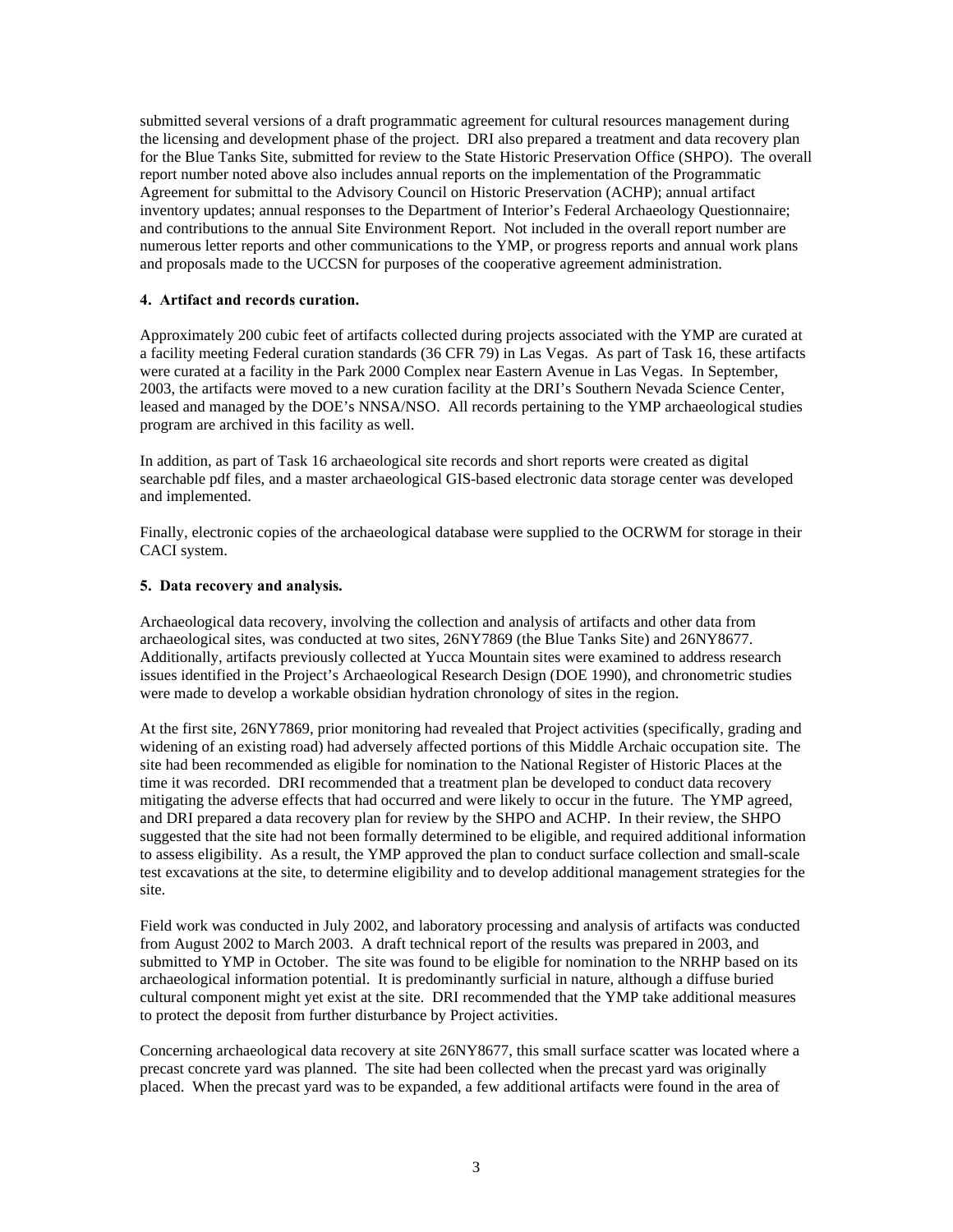proposed expansion. These artifacts were also collected, to augment the original collection and preserve the information content of the site. The small site is determined to be not eligible for the NRHP.

#### **6. Native American interactions**

In 2000, DRI personnel assisted DOE managers and M&O contractors in two Native American site update meetings, held in March and October at the DRI Southern Nevada Science Center in Las Vegas and the Yucca Mountain Site. Activities at these meetings included (1) participation in the comment process for the Environemntal Impact Statement; (2) a presentation by OCRWM Manager Dr. Ivan Itkin; (3) a field visit to examine cultural resources in upper Fortymile Wash; (4) updated discussions on the status of site characterization, the EIS, and the development of a new programmatic agreement for the protection of cultural resources after site characterization has been completed; and (5) executive session of the CGTO members.

#### **7. New programmatic agreement**

A draft programmatic agreement for the conduct of cultural resources management during the licensing and repository development phases following site characterization, was submitted to the YMP in 2001. This draft version received comments from the SHPO and ACHP, and was subsequently revised and resubmitted in 2002. Following additional comments from the SHPO in 2003, a newly revised version was submitted again to the YMP in 2003. This version is undergoing additional revision as part of negotiations with the SHPO.

#### **8. EIS support**

In 2000, DRI support the YMP in its development of the draft and final environmental impact statement for the Yucca Mountain site. DRI archaeologists attended several planning meetings with YMP and contractor personnel, to identify additional data needs and response resolution regarding cultural resources in potential transportation corridors, expressed in public hearings for the DEIS. As a result of these meetings, DRI personnel conducted a field excursion and site records searches/literature reviews of potential heavy haul routes, and re-tallied cultural resources data from the potential rail corridors to provide more detailed geographic information about abundance of cultural resources in these previously examined routes. These data were provided to the EIS contractor for incorporation in the revised EBF.

#### **9. Other support**

In 2001, the Nevada SHPO paid a visit to the Yucca Mountain area for the first time. During this field trip the deputy SHPO, Alice Baldrica, examined several cultural resources, discussed program measures for the protection of cultural resources and consultations with Native American groups having traditional ties to the Yucca Mountain area, and began discussions with YMP officials regarding the current program and future cultural resources preservation efforts.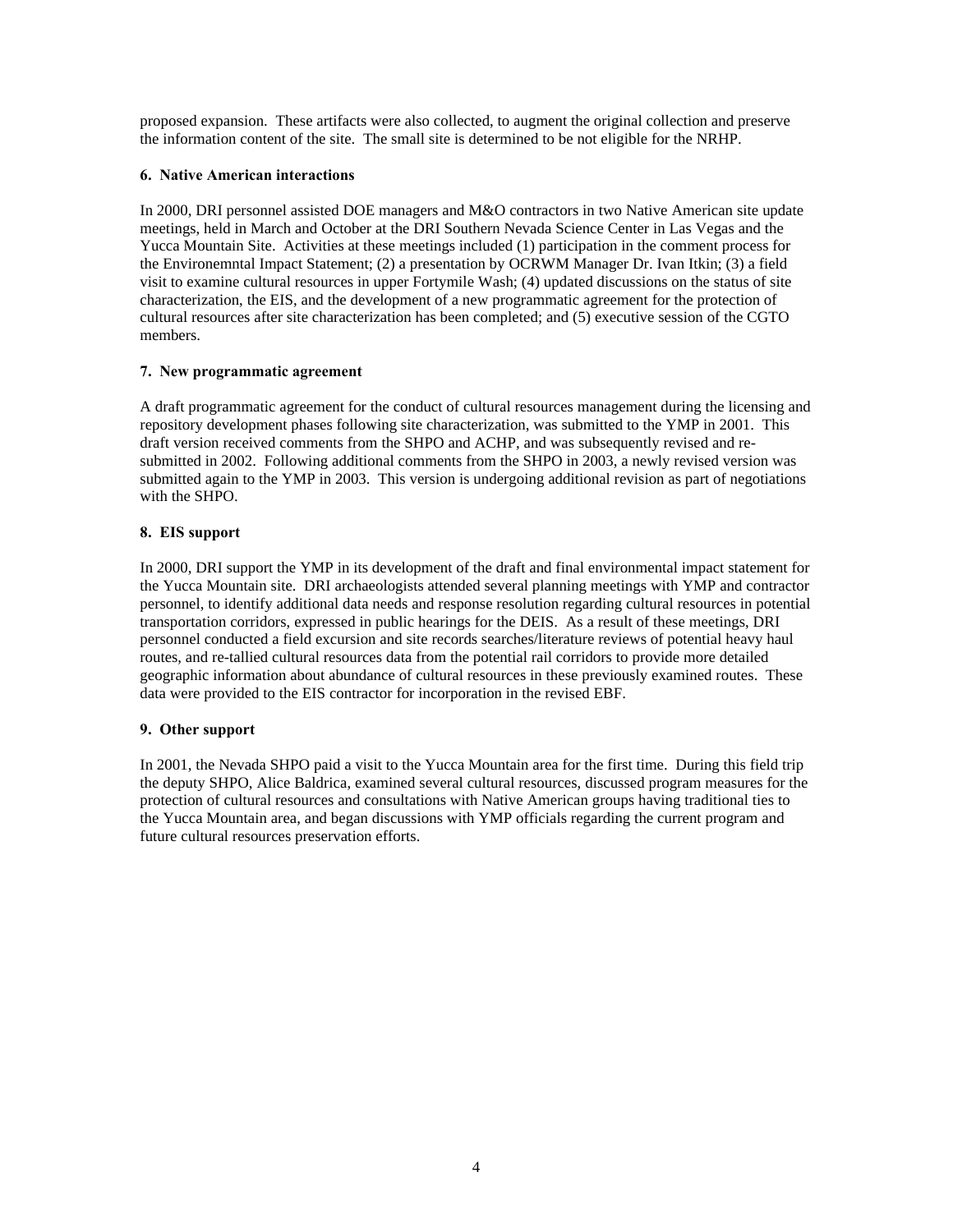| <b>YMP</b><br>Request<br>Number | Description                                                                 | Date of<br>Survey                                                | Results                                                                                          | <b>Report Number</b>                                      |
|---------------------------------|-----------------------------------------------------------------------------|------------------------------------------------------------------|--------------------------------------------------------------------------------------------------|-----------------------------------------------------------|
| $00 - 011$                      | <b>Reclamation of Trenches</b><br>and Miscellaneous<br><b>Disturbances</b>  | $10/24 - 25/00$ ,<br>$11/2/00$ ,<br>$11/6/00$ ,<br>$12/4 - 5/00$ | 1 isolated artifact;<br>recommended to proceed                                                   | SR102400-1 (Reed<br>and Varley 2000)                      |
| 01-005                          | Geophysical Test<br>Locations                                               | 6/20/01                                                          | No resources in area;<br>recommended to proceed                                                  | SR062001-1<br>(Rowland-<br>Fleischmann et al.<br>2001)    |
| 01-008                          | <b>Reclamation of Seismic</b><br>Shotholes and Other<br><b>Disturbances</b> | 10/17/01,<br>10/29/01,<br>$11/20/01$ ,<br>$1/17/01$ ,<br>2/5/02  | 1 eligible archaeological<br>site, several isolates;<br>monitoring recommended<br>at 2 locations | SR101701-1 (Page et<br>al. 2002)                          |
| 02-001                          | <b>Reclamation of PPK</b><br>analog station                                 | 12/17/01                                                         | No resources in area;<br>recommended to proceed                                                  | SR121701-1/CA650-02-<br>12<br>(Martin et al. 2001)        |
| 02-002                          | WT-6 and Coyote Wash<br><b>Water Sampling</b>                               | 11/20/01                                                         | No resources in area;<br>recommended to proceed                                                  | SR112001-1 (Martin et<br>al. 2001)                        |
| 02-004                          | Precast Yard Expansion                                                      | 02/01/02                                                         | 1 archaeological site<br>collected                                                               | SR020102-1 (Page et<br>al. 2002)                          |
| 02-005                          | Booster pump modification                                                   | 02/05/02                                                         | No resources in area;<br>recommended to proceed                                                  | SR020502-1 (Rowland-<br>Fleischmann et al. 2002)          |
| 02-008                          | Seismic Monitoring Stations<br>SD-9 & WT-2                                  | 07/11/02                                                         | No resources in area:<br>recommended to proceed                                                  | SR071102-1 (Page and<br>Rowland-Fleischmann<br>$2002$ )   |
| $02 - 011$                      | Large Block Removal                                                         | 10/02/02                                                         | No resources in area;<br>recommended to proceed                                                  | SR100202-1 (Rowland-<br>Fleischmann and<br>Ferguson 2002) |
| 03-004                          | <b>UNR Geophysical/Digital</b><br>Seismic Network                           |                                                                  |                                                                                                  | In prep                                                   |
| 03-005                          | Igneous Boreholes                                                           |                                                                  |                                                                                                  | SR080503-1 (Martin et<br>al. 2003)                        |
| 03-011                          | <b>Backfill Trenches</b>                                                    | On hold                                                          | Trenches to be surveyed                                                                          |                                                           |
| 03-014                          | <b>Remove Rad Mon Stns</b>                                                  | 8/7/03                                                           | No resources in area;                                                                            | SR080703-1 (Martin                                        |
| 03-015                          | <b>Remove Trailer</b>                                                       | 8/7/03                                                           | recommended to proceed<br>No resources in area;<br>recommended to proceed                        | 2003)<br>SR080703-2<br>(Fleischmann 2003)                 |

Table 1. Preactivity Surveys Conducted As Part of Task 16.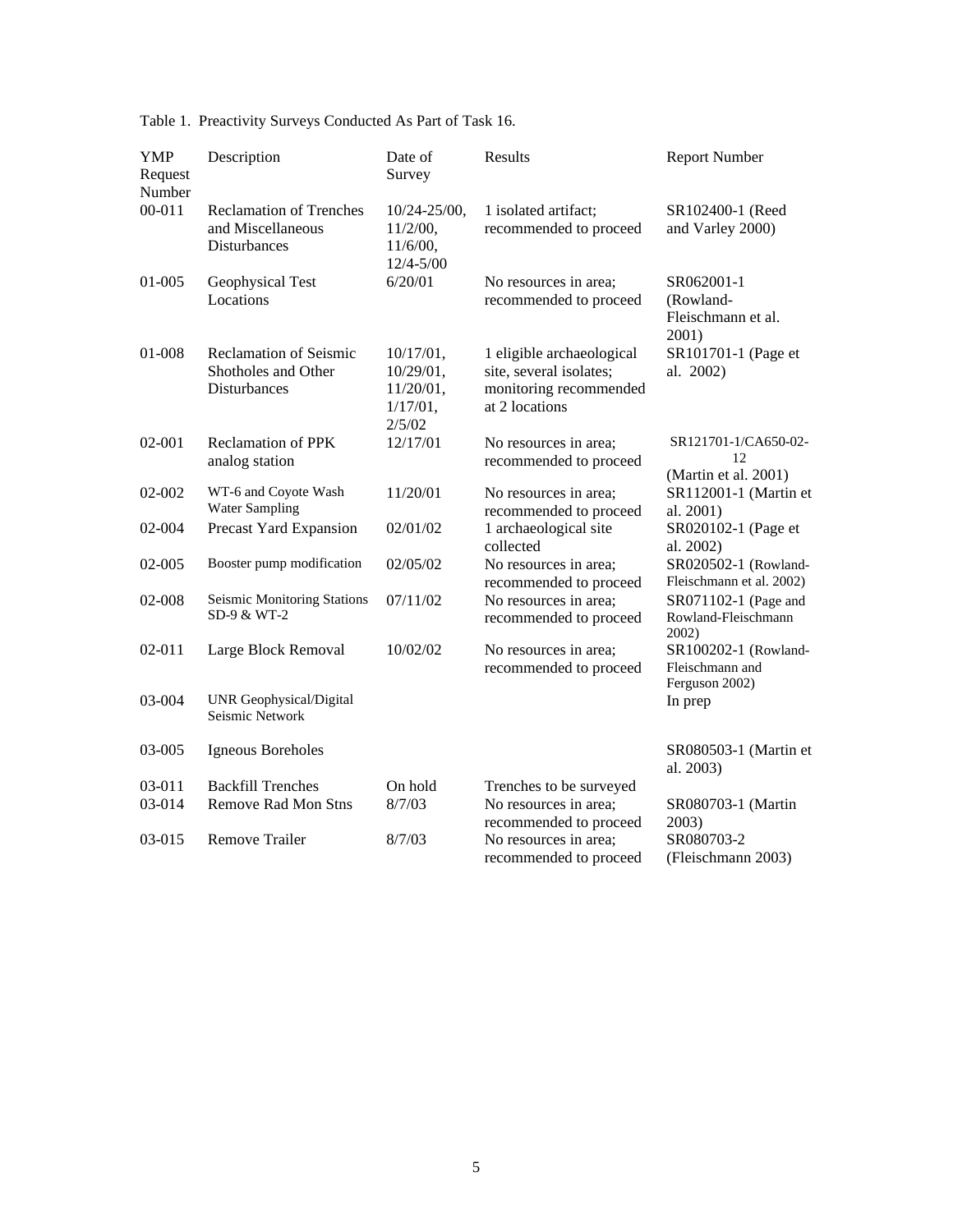#### **Appendix A.**

### **Reports Submitted to YMP as Part of Task 16.**

Canaday, T. and P. Buck

- 2000 *A Class III Cultural Resources Reconnaissance of Yucca Wash, Sever Wash, Fortymile Wash and Portions of Tonopah Wash and Fortymile Canyon for USGS Flood Chasing Activities, Yucca Mountain Project Area, Nye County, Nevada*. Desert Research Institute Cultural Resources Reconnaissance Short Report SR062491-2.
- Hartwell, W. T., and A. DuBarton
- 2000 *A Class III Cultural Resources Reconnaissance for a Proposed Water Discharge Pipeline from Borehole SD-6 in Association with the Yucca Mountain Site Characterization Project, Nye County, Nevada.* Desert Research Institute Cultural Resources Reconnaissance Short Report SR041299-1.
- Hartwell, W. T., and S. Edwards
- 2000 *A Class III Cultural Resources Reconnaissance for Proposed Reclamation of Two Existing Trenches in Rock Valley in Association with the Yucca Mountain Site Characterization Project, Nye County, Nevada.* Desert Research Institute Cultural Resources Reconnaissance Short Report SR012699-1.
- Hartwell, W. T., and D. Valentine
- 2002 *Reading the Stones: The Archaeology of Yucca Mountain.* Topics in Yucca Mountain Archaeology 4. Desert Research Institute, Reno and Las Vegas.
- Haynes, G. M. and K. C. Anderson
- 2000 *Geomorphic Development at Selected Physiographic Settings and Implications for Archaeological Surface Sites near Yucca Mountain, Nevada.* Desert Research Institute Reconnaissance Short Report SR011298-1.
- Haynes, G. M., K. Varley, and S. Rowland-Fleischmann
- 2000 *Report on Fiscal Year 1996 Yucca Mountain Project Archaeological Monitoring Activities*. Desert Research Institute Cultural Resources Reconnaissance Short Report SR102695-1.
- Haynes, G. M., K. Varley and S. Rowland-Fleischmann
- 2001 *Report on Fiscal Year 1997 and 1998 Yucca Mountain Project Archaeological Monitoring Activities.* Desert Research Institute Cultural Resources Reconnaissance Short Report SR102196-1.
- Martin, C., S. Rowland-Fleischmann, D. Page, and K. Varley
- 2001 *A Class III Cultural Resources Reconnaissance of Two Water Sampling Study Areas in Association with Yucca Mountain Site Characterization Activities.* Desert Research Institute Cultural Resources Reconnaissance Short Report SR112001-1.
- Martin, C., D. Page, S. Rowland-Fleischmann, and K. Varley
- 2002 *A Class III Cultural Resources Reconnaissance of Analog Seismic Station PPK in Association with Yucca Mountain Site Characterization Activities.* Desert Research Institute Cultural Resources Reconnaissance Short Report SR121701-1. (BLM Report CA-650-02-12)
- Martin, C., S. Rowland-Fleischmann, K. Varley, and D. Page
- 2002 *Two Archaeological Sites Identified and Recorded During Miscellaneous Surveys in Association with Yucca Mountain Site Characterization Activities.* Desert Research Institute Cultural Resources Reconnaissance Short Report SR021997-1.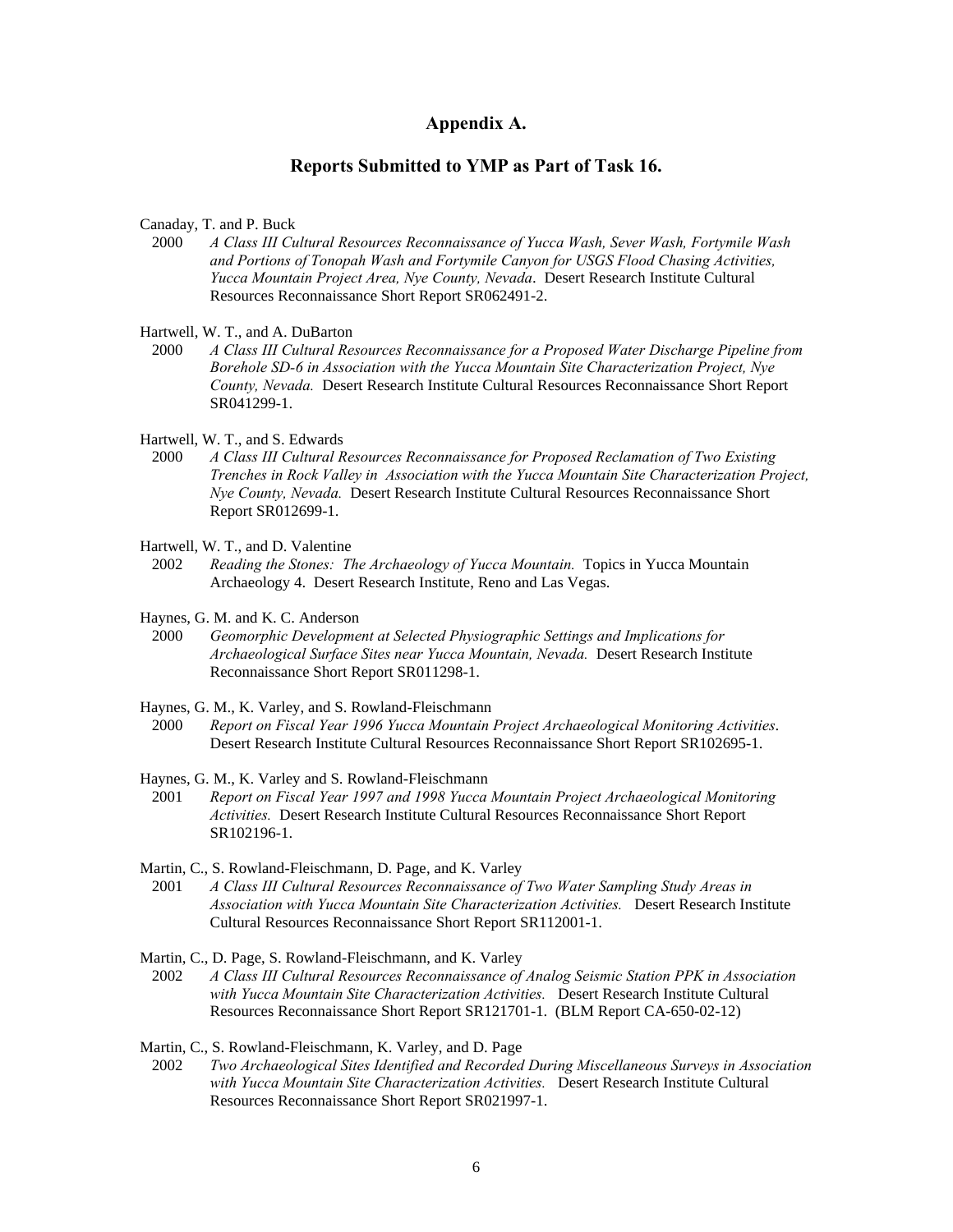#### Page, D., C. Martin and K. Varley

 2002 *A Class III Cultural Resources Reconnaissance for the Proposed Reclamation of Twenty-five of Forty Seismic Shotholes and One of Three Miscellaneous Disturbances in the Yucca Mountain Project Area, in Association with the Yucca Mountain Site Characterization Project, Nye County and Lincoln County, Nevada*. Desert Research Institute Cultural Resources Reconnaissance Short Report SR101701-1.

Page, D., C. Martin and K. Varley

2002 *A Class III Cultural Resources Reconnaissance of the Proposed Precast Yard Expansion in Association with the Yucca Mountain Site Characterization Project, Nye County, Nevada.* Desert Research Institute Cultural Resources Reconnaissance Short Report SR020102-1.

Page, D., C. Martin, K. Varley and G. Haynes

- 2002 *Report on Fiscal Year 2001 Yucca Mountain Project Archaeological Monitoring*. Desert Research Institute Cultural Resources Reconnaissance Short Report SR100300-1.
- Page, D. and S. Rowland-Fleischmann
- 2002 *A Class III Cultural Resources Reconnaissance for Installation of Seismic Monitoring Stations at USW-SD-9 and USW-WT-2 in Association with the Yucca Mountain Project (YMP), Nye County, Nevada*. Desert Research Institute Cultural Resources Reconnaissance Short Report SR071102-1.

Page, D., S. Rowland-Fleischmann and K. Varley

- 2003 *Monitoring of Reclamation Activities Adjacent to Site 26Ny4763, in Association with the Yucca Mountain Site Characterization Project, Nye County, Nevada*. Desert Research Institute Cultural Resources Reconnaissance Short Report SR012903-1.
- Page, D., and K. Varley
- 2002 *A Class III Cultural Resources Reconnaissance for the Proposed Reclamation of 6 of 41 Decommissioned Analog Seismic Stations in the Yucca Mountain Project Area and Vicinity, in Association with the Yucca Mountain Site Characterization Project, Nye County and Lincoln County, Nevada*. Desert Research Institute Cultural Resources Reconnaissance Short Report SR100101-1.

#### Page, D., and K. Varley

 2002 *A Class III Cultural Resources Reconnaissance for the Proposed Reclamation of Two Decommissioned Analog Seismic Stations in Association with the Yucca Mountain Site Characterization Project, Lincoln County, Nevada.* BLM Report NV04-02-1418P.

Page, D., and K. Varley

 2002 *Report on Fiscal Year 2002 Archaeological Monitoring Activities, in Association with the Yucca Mountain Project, Nye County and Lincoln County, Nevada.* Desert Research Institute Cultural Resources Reconnaissance Short Report SR100101-2.

Reed, Kimberly and Kerry Varley

 2000 *A Class III Cultural Resources Reconnaissance of Thirty-six Proposed Reclamations of Trenches and Miscellaneous Disturbances Related to Site Characterization, in Association with the Yucca Mountain Site Characterization Project, Nye County, Nevada.* Desert Research Institute Cultural Resources Reconnaissance Short Report SR102400-1.

Rhode, D.

 2001 A Yucca Mountain Ethnobotany: Plants Useful to Native Peoples of the Southern Great Basin and Northern Mojave Desert. Topics in Yucca Mountain Archaeology 3. Desert Research Institute, Reno.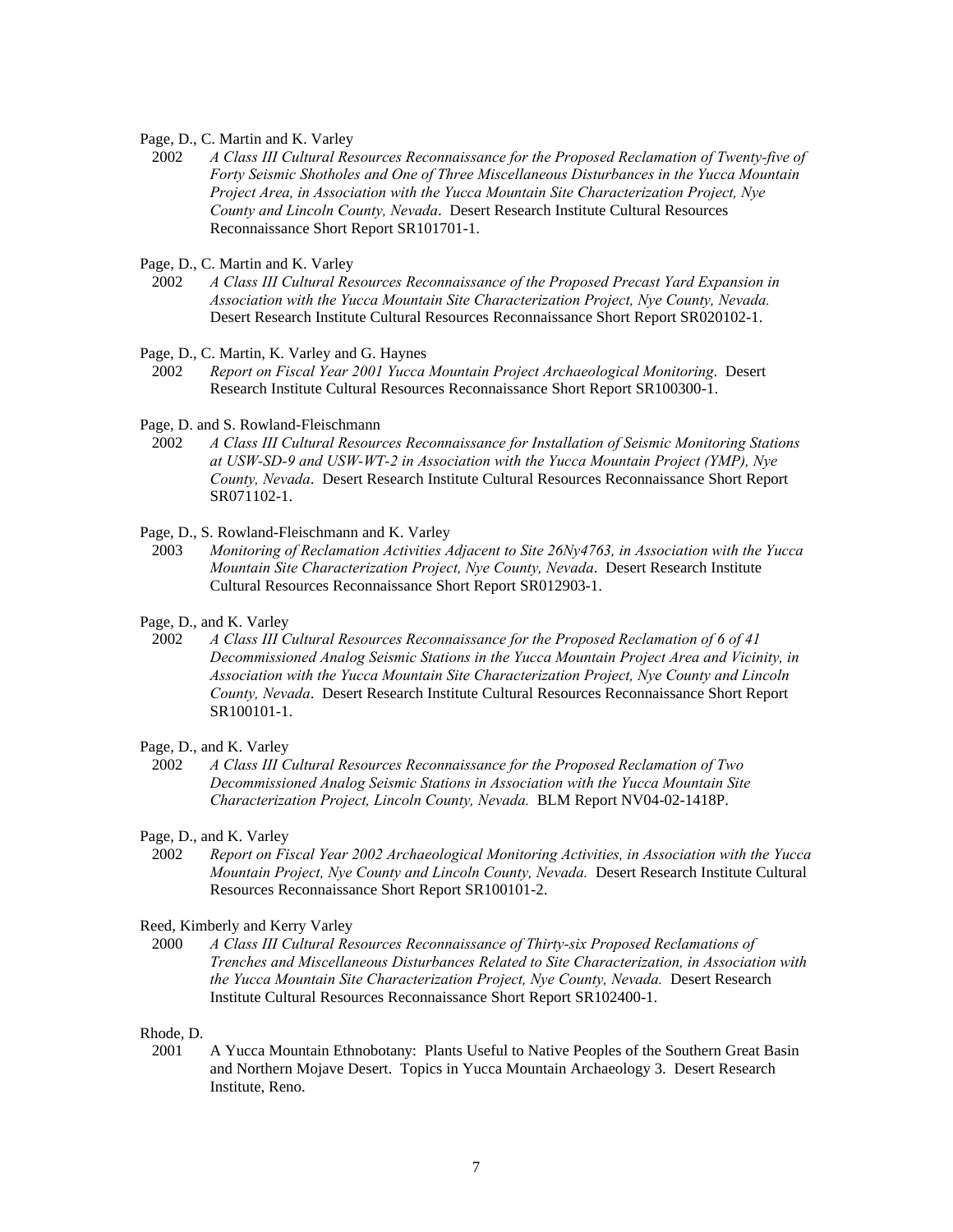Rowland-Fleischmann, S.

 2003 *A Class III Cultural Resources Reconnaissance of the New Proposed Location for Digital Seismic Station Number 1 (DDS #1) for the Southern Great Basin Seismic Network in Association with the Yucca Mountain Site Characterization Project, Nye County, Nevada.* Desert Research Institute Cultural Resources Reconnaissance Short Report SR022295-1.

Rowland-Fleischmann, S., and S. Ferguson

 2002 *A Class III Cultural Resources Reconnaissance for Removal of Large Blocks and Access Roads from the Area Around Busted Butte in Association with the Yucca Mountain Site Characterization Project, Nye County, Nevada.* Desert Research Institute Cultural Resources Reconnaissance Short Report SR100202-1.

Rowland-Fleischmann, S. and K. Varley

 2000 *One Archaeological Site was Identified and Recorded During Miscellaneous Surveys for Fiscal Year 1999 in Association with Miscellaneous Yucca Mountain Site Characterization Activities.* Desert Research Institute Cultural Resources Reconnaissance Short Report SR070199-1.

Rowland-Fleischmann, S., K. Varley and D. Page

 2001 *A Class III Cultural Resources Reconnaissance for Proposed Geophysical Tests (Spectral-Analysis-of-Surface-Wave Measurements, and Shear-wave Refraction Measurements) on Yucca Mountain Crest, in Association with the Yucca Mountain Site Characterization Project, Nye County, Nevada*. Desert Research Institute Cultural Resources Reconnaissance Short Report SR062001-1.

Rowland-Fleischmann, S., K. Varley and D. Page

- 2002 *A Class III Cultural Resources Reconnaissance for the Tank Pad Preparation at the Booster Tanks, in Association with the Yucca Mountain Site Characterization Project, Nye County, Nevada*. Desert Research Institute Cultural Resources Reconnaissance Short Report SR020502- 1.
- Varley, K., and D. Rhode
- 2003 *The Blue Tanks Site: A Middle Archaic Occupation in Fortymile Wash near Yucca Mountain, Nye County, Nevada.* Draft Report. Topics in Yucca Mountain Archaeology No. 5. Desert Research Institute, Reno.

Varley, K., and S. Rowland-Fleischmann

 2000 *A Class III Cultural Resources Reconnaissance for Proposed Reclamation of 40 Decommissioned Analog Seismic Stations in Yucca Mountain Project Area and Vicinity, in Association with the Yucca Mountain Site Characterization Project, Nye County, Nevada.* Desert Research Institute Reconnaissance Short Report SR070798-1.

Varley, K., and S. Rowland-Fleischmann

 2000 *A Class III Cultural Resources Reconnaissance for Proposed Geodetic Monitoring Stations Busted, Mercury, and Repository in Association with the Yucca Mountain Site Characterization Project, Nye County, Nevada.* Desert Research Institute Reconnaissance Short Report SR101598-1.

Varley, K., and S. Rowland-Fleischmann

 2002 *A Class III Cultural Resources Reconnaissance of 8 Proposed Reclamation Areas of Site-Characterization Trenches and Pits and Site Monitoring of 12 Locations, in Association with the Yucca Mountain Site Characterization Project, Nye County, Nevada.* Desert Research Institute Reconnaissance Short Report SR110698-1.

Varley, K., S. Rowland-Fleischmann and G. Haynes

 2000 *Report on Fiscal Year 1999 Yucca Mountain Project Archaeological Monitoring Activities.* Desert Research Institute Reconnaissance Short Report SR110498-1.